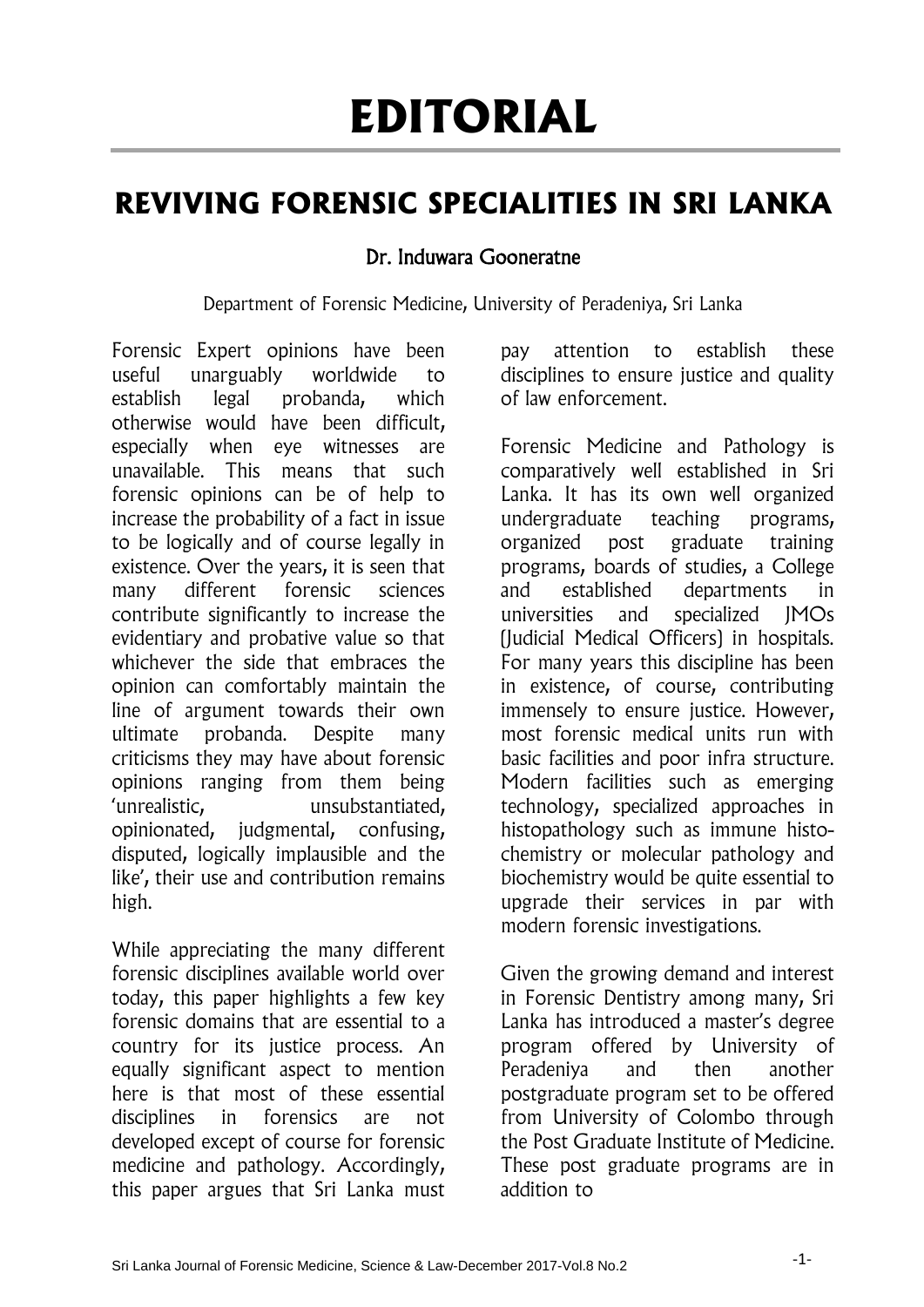the teaching program offered in forensic dentistry at undergraduate level at University of Peradeniya. Notwithstanding the introduction of these academic programs, the commitment stake holders demonstrate to develop this discipline is not satisfactory. Although there are established units for forensic dentistry in Colombo and in Peradeniya, the infrastructure and facilities remain minimal.

Next important aspect is forensic Sciences. Despite the availability of a few trained personnel in the Government Analyst department, this country as a policy does not produce forensic scientists continuously. There are no academic programs in forensic sciences although a couple of sessions are taught in several degree courses. This means that the forensic sciences training programs are not well organized nor are they very specific in Sri Lanka. Officers in Government Analyst department become experts, ex-officio due to the recognition of this department by the law. The structure of the law is such that it more or less prevents budding experts in other units other than the government analyst department. Due to the very nature and tradition of the law enforcement relying heavily on the Government Analyst department owing to the recognition it has based on the substantive law, experts in other units for example in universities are sidelined although they may have acquired highly specialized qualifications and experience. There is a requirement at national level to provide defense opinions on all forensic aspects for example drugs or toxicology – and unfortunately in Sri Lanka many seem to solely rely on the Government Analyst's report without it been reviewed by independent experts.

This culture requires change to promote the development of science, fairness and justice. Fingerprint analysis is no different. The law itself identifies a police personal to be an expert while a university academic with high level of training and research in the field of forensic fingerprints may be sidelined.

Although there are a few people emerging with expertise with forensic entomology, anthropology, and the like there is no overall unit that can house all of them with a high level of coordination to facilitate a proper teamwork for forensic investigations. Forensic ballistics, forensic computing, forensic veterinary medicines are other areas that require further commitment, training, research, development and organization.

In order to develop these to full functioning entities in Sri Lanka, people with required qualifications should be given specialized training locally and aboard, familiarize them with forensic investigations and teamwork, teach them relevant law and providing expert opinions to court or law enforcement. This requires organized training programs, post graduate degrees, legal and government recognition of these disciplines, personnel and then a place where they can all converge as a team. Perhaps it may be a good idea to develop these disciplines in universities and converge them into a common centre when a case emerges which warrant their expertise. Certainly, research in all these areas is minimal in Sri Lanka. Most publications are case reports which are considered to be at the very bottom of research hierarchies. In short, these experts must develop research while proving service function.